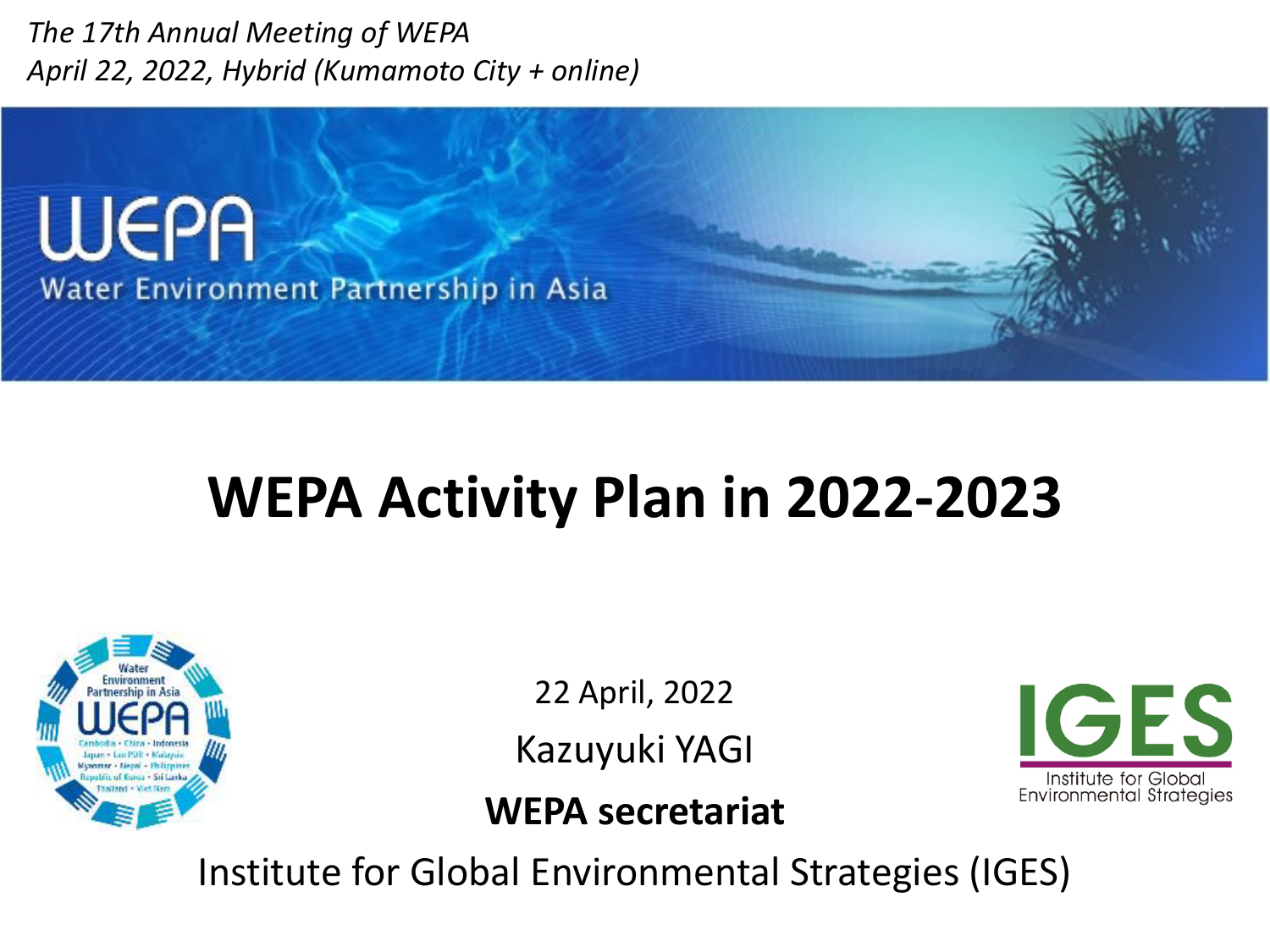## **WEPA Activity Plan in 2022-2023**

## **WEPA Action Programs**

- Implement action programs in Cambodia, Myanmar, and Lao PDR
- Sharing information with partner countries, including the results of the action programs implemented
- **Assessment on Water Environmental Governance in WEPA Partner Countries** 
	- The results of a questionnaire survey in FY2020 and case studies in FY2021 will be analyzed and shared with partner countries
- **Renovation of WEPA website/database**
- **Distribution of WEPA News**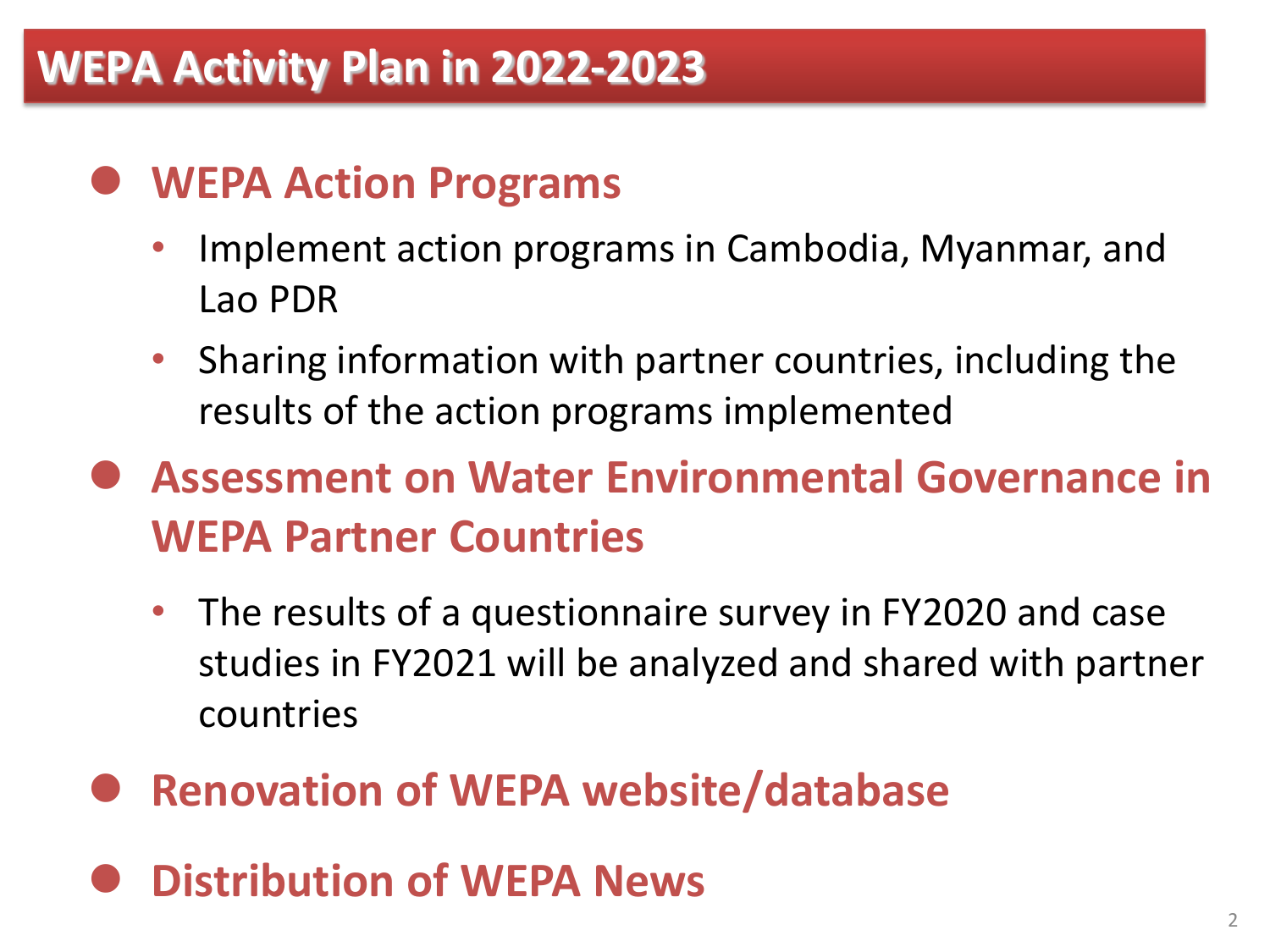## **WEPA Annual Meetings**

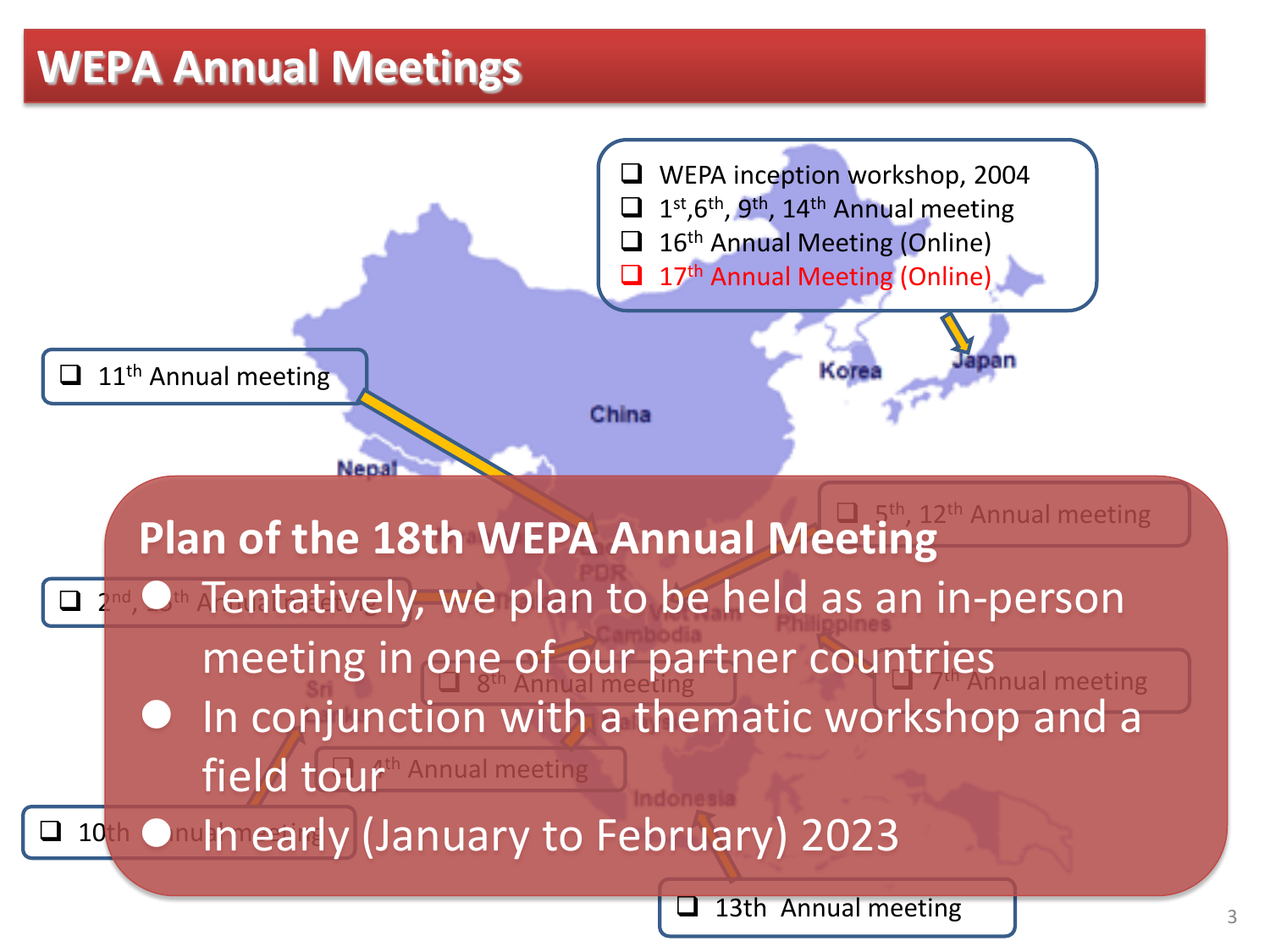

#### https://www.4apws-kumamoto2022.jp/

#### **On-line Registration**:

https://enq.itmedia.co.jp/on24u/form/en/4apws-kumamoto2022\_en

#### **Parallel Thematic Session 5:**

Water & Sanitation/ Wastewater Management on April 23, 17:30-19:00 JST